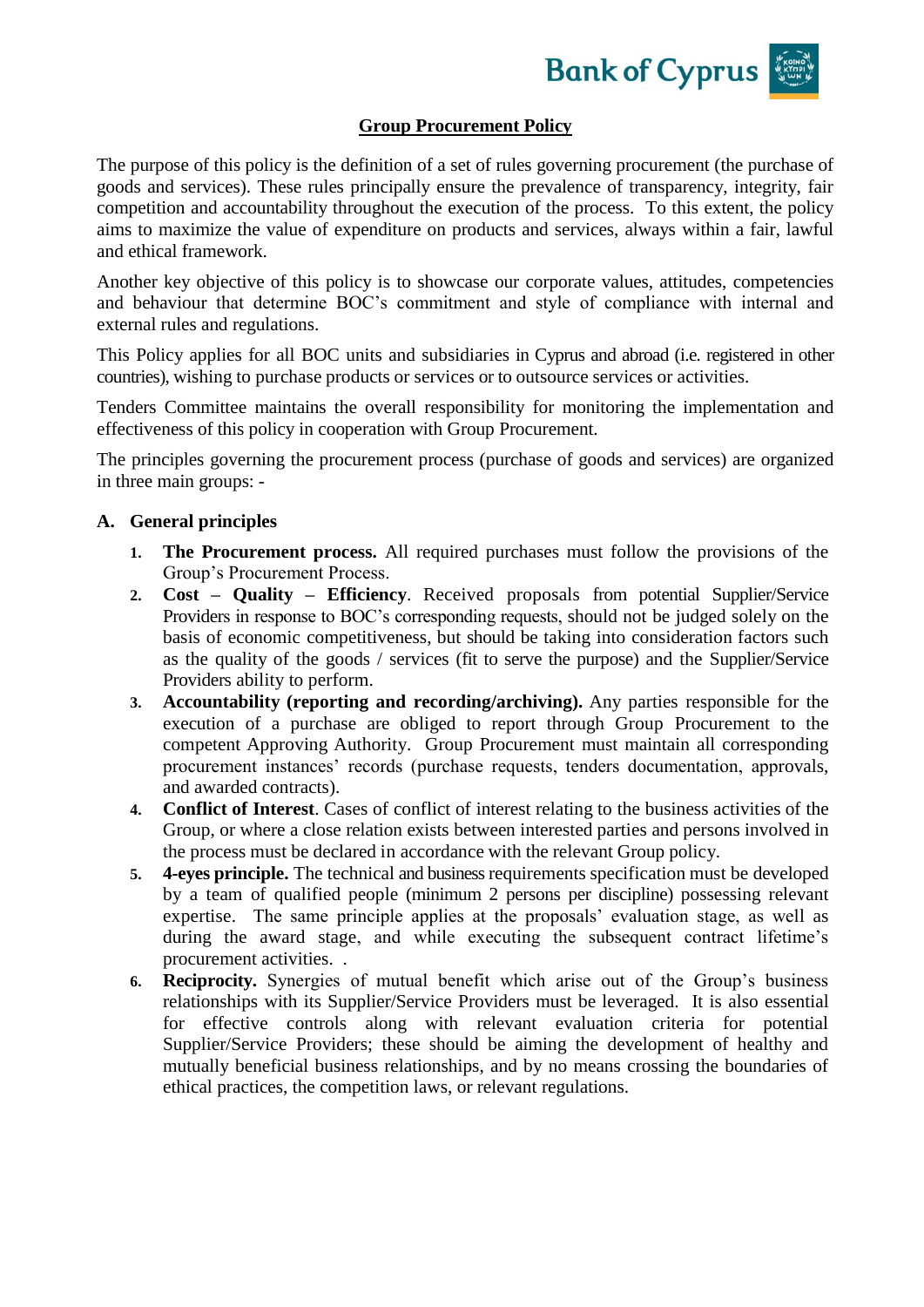**Bank of Cyprus** 

## **B. Vendor management (selection, engagement, appraisal)**

- **1. Suppliers Catalogue**. Compilation and management by category of service or product. Pre-selection process must use defined criteria regarding capacity, capability, consistency, effectiveness, experience, current or previous cooperation and reciprocity.
- **2. Selection**. A structured assessment and, where appropriate, vendor due diligence must be executed prior to selecting a Supplier/Service Provider. This is done before accepting any proposal or signing any contract, as a key part of a vendor's assessment or the tenders' evaluation where Privacy Matters are also taken into consideration.
- **3. Engagement.** A Supplier/Service Provider is engaged for the supply of goods or services through a legal contract.
- **4. Protection of Bank Data.** Suppliers must be contractually obligated to take appropriate and evidenced measures in order to meet the following non-negotiable objectives:
	- To protect Group's and its customer's data in compliance with the bank secrecy provisions as defined in the Law, GDPR and /or any other related regulation or laws that may apply.
	- To inform BOC immediately of any detected, suspected, or attempted security breaches related to Bank Data.
- **5. Privacy assessment**: In case the Supplier/Service Provider processes personal data of the Bank's clients or employees, it should be safeguarded that they properly apply the GDPR principles throughout the contract relationship-lifecycle. Structured assessments utilised warrant that only Suppliers that provide sufficient guarantees in regards to safeguarding the Bank's or third parties' personal data are being on boarded. The Supplier/Service Provider must be contractually obligated to meet such important privacy objectives in order to ensure the Bank only uses Suppliers which have demonstrated proven ability or willingness to implement the required actions to support and implement appropriate safeguards to comply with GDPR and BOC data privacy policies.
- **6. Performance and Risk monitoring.** Supplier/Service Provider performance must be regularly appraised on the basis of meeting their contractual objectives.
- **7. Strategic partnerships.** Development of healthy partner-like relationships with major Supplier/Service Providers for regular consultation and procurement planning, leading to enhanced efficiencies as well as to improved quality of purchased goods and services.
- **8. Mitigating concentration risk.** Protecting the Group against dependence on one specific, or on a limited number of Supplier/Service Providers. When procuring, the minimum number of potential SPs is set at three (3). Monopolistic purchases when unavoidable must be duly justified as part of the expenditure approval process

## **C. Sourcing (direct, or through tenders)**

- **1. Protection against dependence on specific, or on a limited number of, suppliers.** The minimum number of suppliers is set at three (3), provided that all necessary steps have been taken to find and invite a greater number of potential capable suppliers. In this way over- dependence of the bank on a limited number of suppliers (or on specific suppliers) is avoided.
- **2. Confidentiality.** Any information provided to the potential Supplier/Service Providers, during the sourcing process, must be protected in accordance with the relevant Group Non-Disclosure Agreement. Equally important remains BOC's responsibility to protect confidential and business-sensitive information included in a prospective Suppler/Service Provider's proposal from inappropriate access and/or misuse.